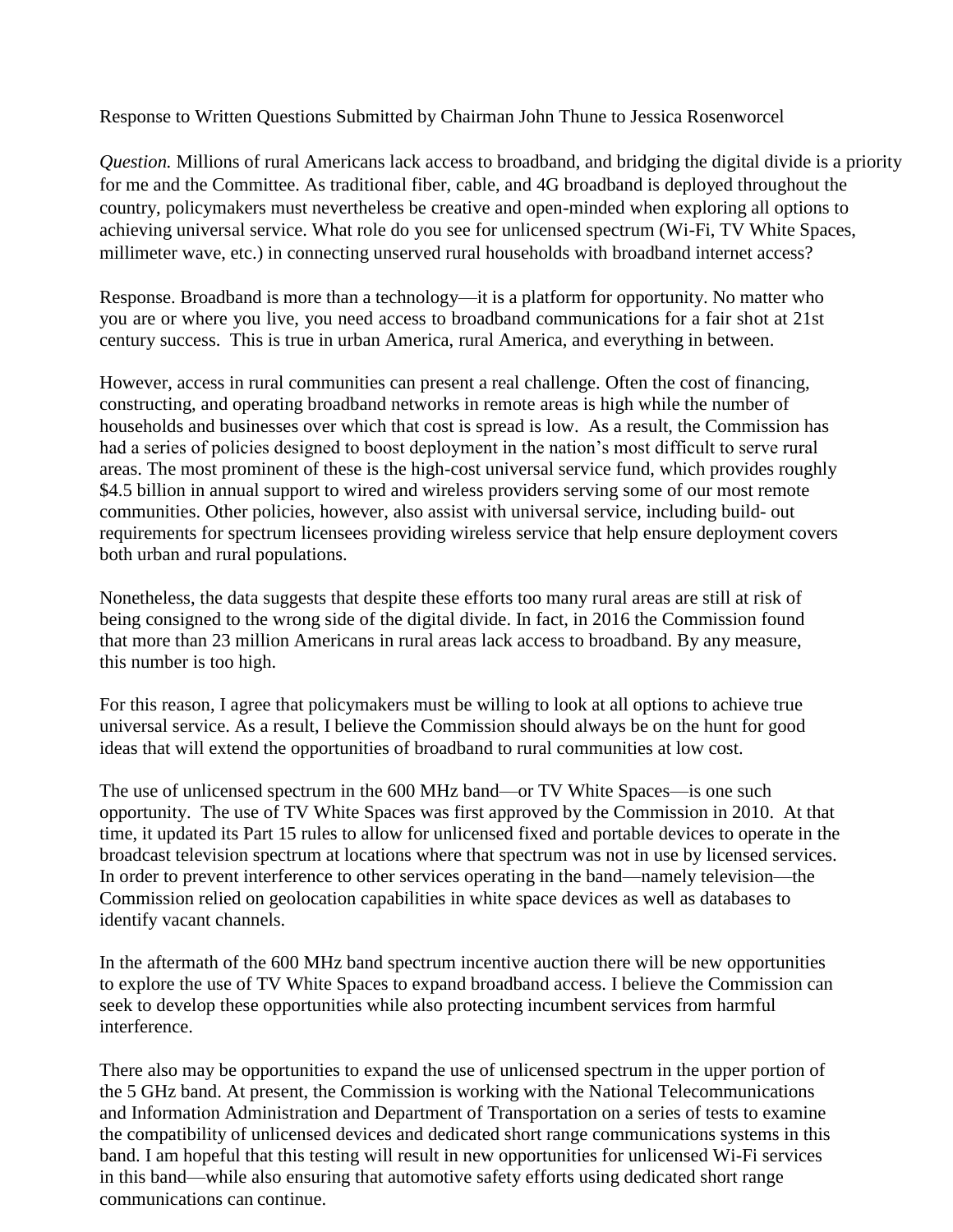In addition, the Commission has sought to increase the availability of unlicensed spectrum in millimeter wave bands. To this end, last year the agency established a new unlicensed band at 64- 71 GHz, making a 14 gigahertz unlicensed band from 57-71 GHz. While the propagation characteristics of these airwaves present real challenges, I am confident there will be new developments in the use of millimeter wave bands that may eventually have applications in rural communities.

I support these efforts because it is essential that the Commission is, as you suggest, creative and open-minded with respect to policies designed to improve universal service and bring broadband to our nation's most rural communities. If re-confirmed, I pledge to continue to do so.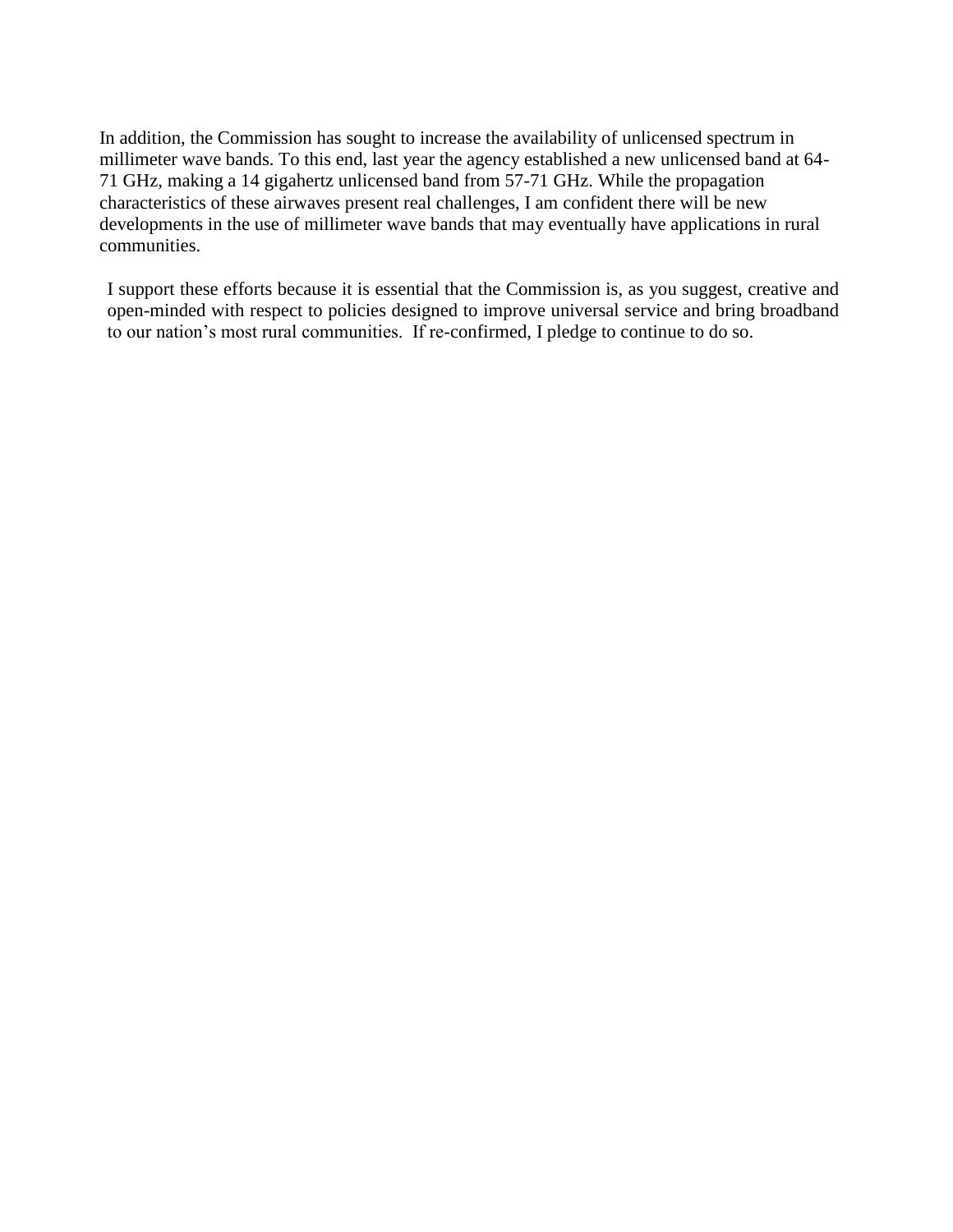Response to Written Questions Submitted by Honorable Roy Blunt to Jessica Rosenworcel

*Question 1.* AT&T's Twitter feed was mysteriously blocked when AT&T announced that it would participate in the so-called Internet Day of Action.

While the network neutrality debate has seemingly focused on ISPs, large social media platforms such as Twitter serve as a gatekeeper for information distributed to millions of Internet users.

Should large social media platforms such as Twitter be prohibited from blocking access to content that Twitter or its employees may find objectionable?

Response. I share your concern that this content was not available. This is not, however, a platform subject to the Communications Act. Moreover, I believe that however well intended, a new, government-based requirement on such platforms could result in an updated version of the Fairness Doctrine. Because I believe that this policy had a chilling effect on speech, I would not support such an approach.

*Question 2.* Does it seem intellectually inconsistent for ISPs to be prohibited from blocking lawful content, but large social media platforms should be permitted to do so?

Response. To the extent there is incongruity here, it is largely a function of law. Companies that do not provide telecommunications are not offering services subject to the Communications Act nor the jurisdiction of the Commission more generally.

*Question 3.* If confirmed, do you intend to vigorously enforce laws prohibiting the broadcast of indecent material outside of the safe-harbor, when children are likely to be in the viewing audience?

Response. Yes.

*Question 4.* What will you do to ensure television ratings accurately reflect the content on screen, and that there is greater accountability to parents and families in the application and review of TV ratings?

Response. Television has the power to enlighten and entertain. But not all programming is enriching or appropriate for children. Recognizing this fact, in the Telecommunications Act of 1996 Congress called on the entertainment industry to establish a voluntary television rating system to help provide parents with the tools to block programming that is inappropriate for younger viewers. As a result of this effort, a voluntary ratings system, known as the TV Parental Guidelines, was adopted by television broadcasters and networks, cable networks and systems, and television programming producers. To help implement these guidelines accurately and consistently, an Oversight Monitoring Board was established. This board includes up to 24 members, including industry leaders and public interest representatives.

More than two decades hence, I believe it reasonable for the Commission to review this program and if necessary, encourage improvements. If re-confirmed, I would support such a re- assessment in order to ensure that this approach remains consistent with the law and ultimately useful for parents and families.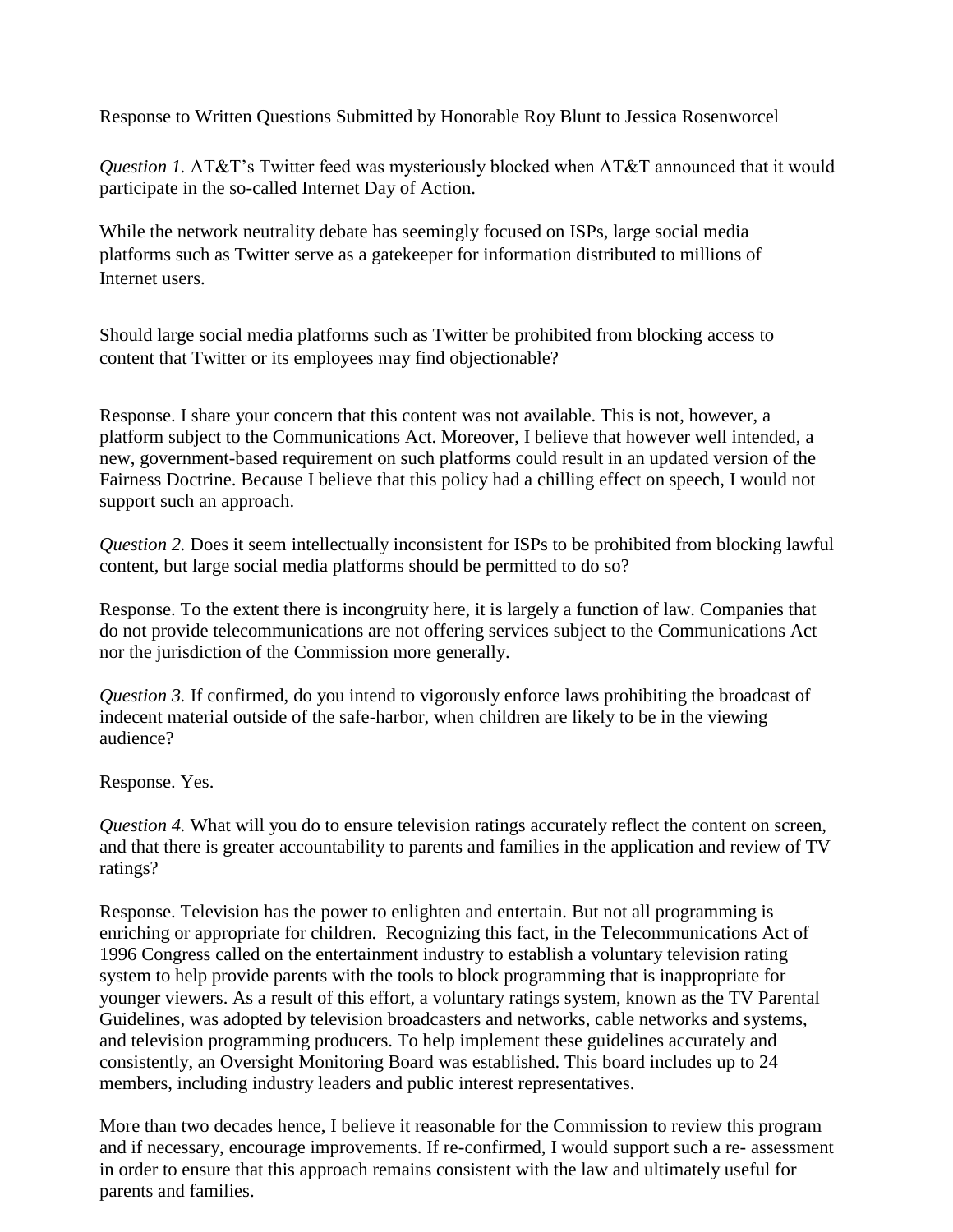*Question 5.* The Americans with Disabilities Act (ADA) provides that deaf and hearing- impaired individuals have access to telecommunications services in the same way as those without hearing impairments.

If you are confirmed, will you pledge to honor this ADA requirement and ensure access for those of all ages, including our growing senior citizen population?

Response. Yes. More than a quarter of a century ago, the Americans with Disabilities Act paved the way for the meaningful inclusion of 54 million Americans with disabilities in modern civic and commercial life. The direction in this law to ensure functionally equivalent access to communications remains the cornerstone of Commission efforts to ensure that individuals with hearing impairments have the ability to pick up the phone; connect with family, friends, and business associates; and participate fully in the world. It is especially important for senior citizens, with nearly half of the population over 75 reporting hearing difficulties.

Pursuant to the Americans with Disabilities Act, as updated by the Twenty-First Century Communications and Video Accessibility Act, the Commission has made strides in its policies to expand access to modern communications to the hearing-impaired. These efforts include continued support for telecommunications relay service, including Video Relay Service and Internet Protocol Captioned Telephone Service. It also includes the exploration of new forms of service, including Real-Time Text. In addition, the Commission has expanded the number of wireless handset models that are hearing-aid compatible, established the National Deaf-Blind Equipment Distribution Program in order to increase access to essential equipment for low- income individuals who are deaf-blind, and promoted increased access to emergency communications through the availability of texting-to-911. The Commission also has updated its policies regarding closed captioning, in order to improve the accuracy and completeness of captions.

I support these efforts because I believe they are essential for functionally equivalent access to communications services. But I also believe that as time and technology advance, it is incumbent on the Commission to review these policies in order to ensure that they are up to date. If reconfirmed, I pledge to work with my colleagues to do so.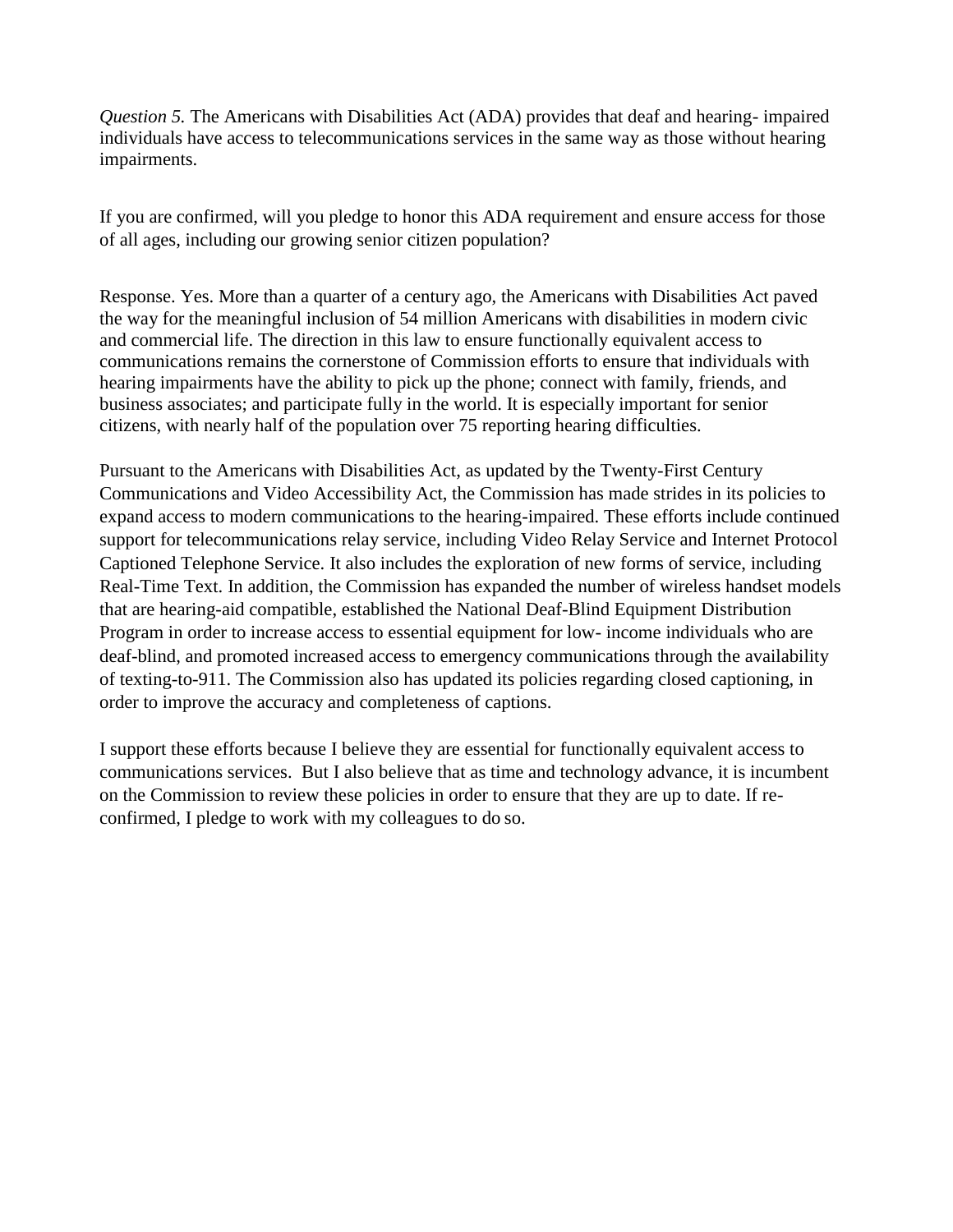Response to Written Questions Submitted by Honorable Ted Cruz to Jessica Rosenworcel

## Net Neutrality

So called "net neutrality" as implemented in former FCC Chairman Tom Wheeler's Open Internet Order was a bureaucratic power grab that took the Internet which has long been a transformational tool that has allowed innovation and creativity and created new economic opportunities for all Americans and turned the Internet into a regulated public utility under Title II of the Communications Act. Title II gives the government new authority over the Internet which could be used to determine pricing and terms of service.

What's concerning about the Title II debate is the influence that edge providers such as Google, Facebook and Netflix had with the Obama White House. For example, *The Intercept* has reported that between January 2009 and October 2015, Google staffers gathered at the White House on 427 separate occasions. *The Intercept* further notes that the frequency of the meetings increased from 32 in 2009 to 97 in 2014.

This is concerning given that President Obama released a video on November 10, 2014 weighing into the net neutrality debate and advocated that the FCC regulate the Internet as a public utility. Not only did the Commission move forward and implement Title II but edge providers like Google were exempted from Title II.

*Question 1.* As you know, last week tech companies were involved in a so called, "Internet Day of Action" that was meant to support keeping Title II reclassification. I found it interesting that AT&T's Twitter feed was mysteriously blocked when AT&T announced that it would participate in the Internet Day of Action. While the network neutrality debate has seemingly focused on Internet Service Providers (ISPs), large social media platforms such as Twitter serve as a gatekeeper for information distributed to millions of Internet users. Should large social media platforms such as Twitter be prohibited from blocking access to content that Twitter or its employees may find objectionable? Does it seem intellectually inconsistent for ISPs to be prohibited from blocking lawful content, but large social media platforms should be permitted to do so?

Response. I share your concern that this content was not available. However, to the extent there is incongruity here, it is largely a function of law. Companies that do not provide telecommunications are not offering services subject to the Communications Act nor the jurisdiction of the Commission more generally.

# Federal Spectrum

FCC Commissioner Michael O'Rielly stated in a 2015 blog post that, "By some accounts, the Federal government currently occupies- either exclusively or on a primary basis- between 60 and 70 percent of all spectrum in the commercially most valuable range between 225 megahertz and 3.7 gigahertz, which comes to approximately 2,417 megahertz."

*Question 2.* What steps can this Committee take to incentive federal users, especially the Department of Defense, to make more spectrum available for commercial use? Should Congress consider allowing federal agencies to keep more of the proceeds from FCC incentive auctions?

Response. I agree with the need to develop incentives to encourage federal authorities with substantial spectrum holdings to make more of their spectrum available for new commercial use. In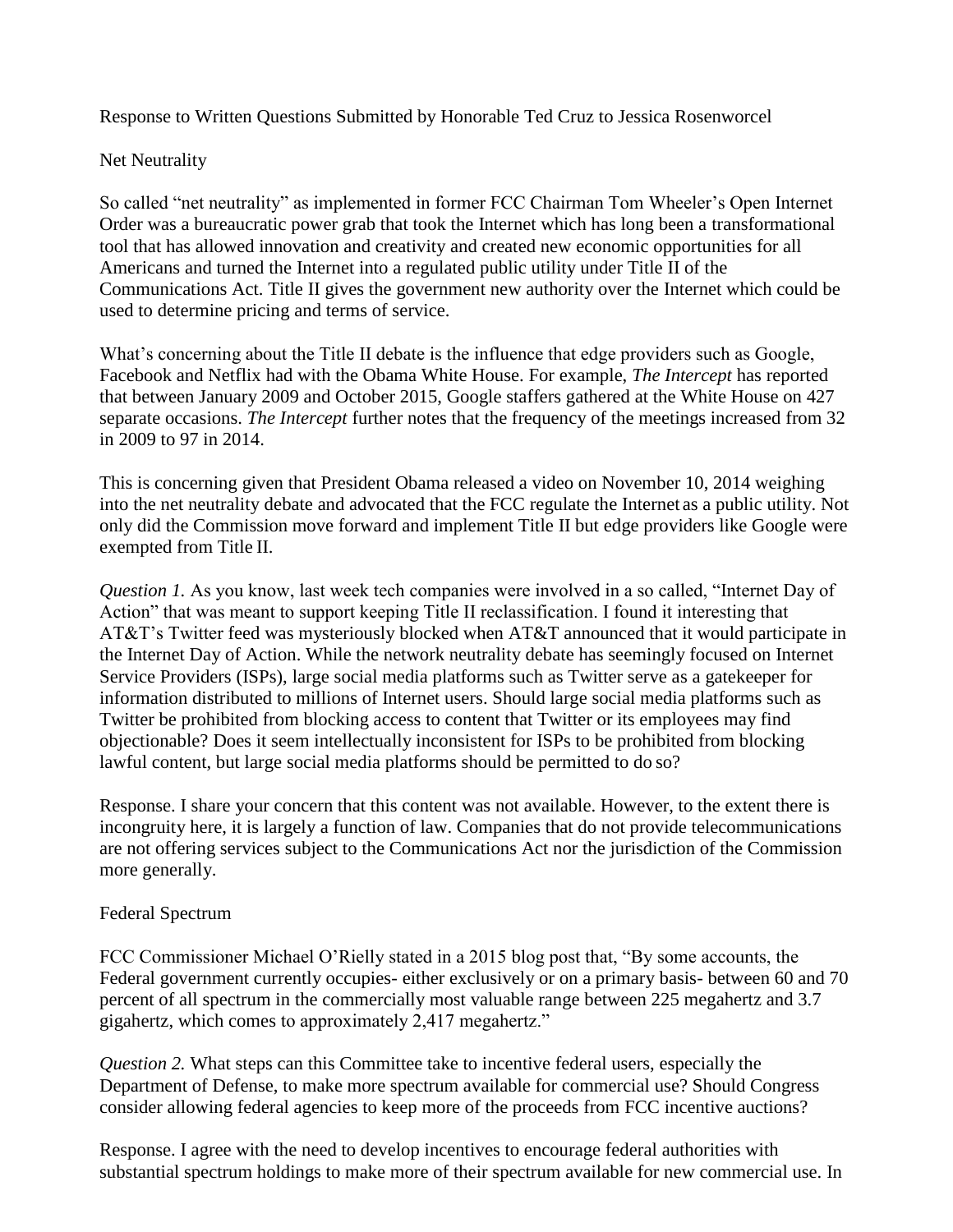fact, I testified on this subject before the Committee on Commerce, Science and Transportation on July 29, 2015.

Today, federal authorities have substantial spectrum assignments. Many critical missions throughout the government are dependent on wireless service. This includes systems that help defend us from attack, manage our air traffic, and monitor our water supplies. We should recognize that these are important tasks. However, we also should be willing to re-assess the airwaves used in service of these missions if there are opportunities to re-purpose them for new commercial use without sacrificing important federal objectives.

Under our current system, efforts to re-purpose these airwaves can take years. These efforts typically involve a lot of legislative pressure and regulatory coaxing because existing government users rarely respond with enthusiasm when facing the reclamation of airwaves they presently use. But when these efforts to reclaim spectrum are successful, a three-part process follows. First, the government users are cleared out of a portion of their airwaves. Second, the government users are relocated. Third, the freed spectrum is auctioned for new commercial use. This is a slow and cumbersome process. It's not the steady spectrum pipeline the modern mobile economy needs.

A better system would be built on carrots rather than sticks. If we want a robust and reliable spectrum pipeline, it is essential that federal authorities see gain—and not just loss—when their airwaves are reallocated for new mobile broadband use.

The best way to do this is to develop a series of incentives to serve as the catalyst for freeing more spectrum for commercial markets. This could include, as you suggest, expanding incentive auctions to federal spectrum users. Such auctions could be modeled on the recent incentive auction in the 600 MHz band. Participating federal authorities could receive a cut of the revenue from the commercial auction of the airwaves they clear—and could then use these funds to support relocation or other initiatives approved by Congress, including some that may have been lost to sequestration. This is a complex undertaking, because federal authorities are subject to annual budget allocations and therefore do not operate in a strictly market environment.

Nonetheless, I believe it is an idea worth pursuing with discrete spectrum bands or agencies.

In addition, Congress could choose to update the Spectrum Relocation Fund. Today this fund assists federal authorities with relocating their wireless functions when their spectrum is being repurposed for commercial use. But this fund also could be structured to provide incentives for government sharing by rewarding federal users when they share their spectrum with agencies that are being relocated.

There are also laws that create perverse incentives that need review. This includes the Miscellaneous Receipts Act. This law can prevent negotiations between federal agencies and winning bidders in wireless auctions. But with changes, it could lead to the auction of imperfect rights that would permit winning bidders to negotiate directly with federal authorities remaining in the band in order to help meet their wireless needs. This could speed repurposing of our airwaves and also provide commercial carriers with incentives to help update federal systems that are past their prime.

On the flip side, a slightly different approach to incentivizing the relinquishment of underutilized federal spectrum would be the enactment of spectrum fees. Brent Skorup at the Mercatus Center has written that, "Some countries have applied spectrum fees to government users, which generally attempt to approximate the opportunity cost of the spectrum so that users internalize the social value of the spectrum they occupy. If the opportunity cost fees are high, a user will be induced to use less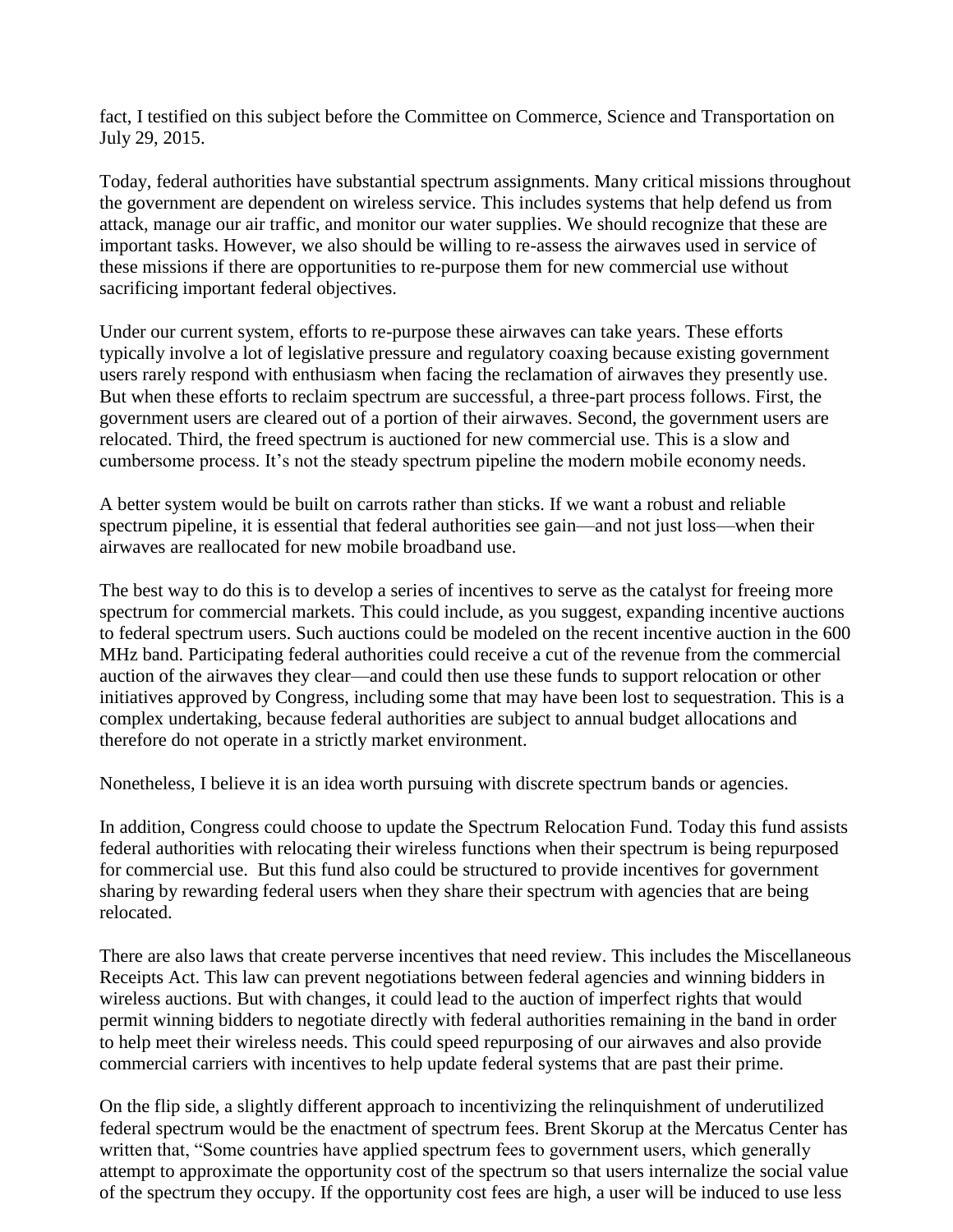spectrum to reduce its fees or leave the space completely and sell the cleared spectrum for highervalued uses."

*Question 3.* Should Congress implement a spectrum fee to incentive federal users to consider relinquishing underutilized spectrum?

Response. I am concerned that federal users are not required to internalize the cost of their spectrum holdings. There is no budgetary system to account for these holdings, nor uniform method to enumerate the value of these assets. One way to ensure that government use is efficient involves the introduction of spectrum fees, as has been done by some countries to approximate the opportunity cost of continued noncommercial use of certain airwaves. However, in the near term I believe Congress should focus on the intermediate step of having the Office of Management and Budget develop a uniform system of valuation of federal spectrum assignments. Such a system could eventually be used to develop incentives to promote the efficient use of airwaves and assist with the repurposing of federal airwaves for new commercial use.

## 5G Wireless Technology Deployment

We are on the cusp of the wireless industry introducing the next generation of technology – 5G. That upgrade to our existing networks is expected to bring us higher data speeds, lower latency, and the ability to support breakthrough innovations in transportation, healthcare, energy and other sectors. And as recent studies have shown, 5G is expected to provide significant benefits to state and local governments, allowing them to become smart cities. However, those networks will also require many more antenna sites than we have today – they will increasingly rely on small cell technologies. To recognize these benefits, a study performed by Deloitte shows that several steps are necessary to remove impediments to antenna siting. Texas is leading the way, as evidenced by recent legislation (Texas Senate Bill 1004) signed into law just last month that streamlines the deployment of next- generation 5G networks. It's also my understanding that the Commission has initiated a proceeding designed to evaluate whether some of those obstacles can be removed.

*Question 4.* Do you support the Commission's efforts in this area? Do you think that the Commission's proposals are achievable, particularly considering state and local government interests in this area?

Response. Yes. I am optimistic that the Broadband Deployment Advisory Committee, recently established by Chairman Pai, can be a useful forum for discussing these matters and improving the prospects for deployment of next-generation 5G infrastructure. In particular, I am hopeful that this group will be able to develop a streamlined, model code for state and local authorities to use for facilities siting. Then I believe the Commission should study its own policies to identify ways to incentivize officials to implement this code in order to expedite deployment further.

I also believe it is important for the federal government to lead by example. By some measures nearly one-third of all property in the United States is federal land. The Commission should work with the federal authorities with facilities on this land—including the Department of Interior, Department of Agriculture, and Department of Transportation—to develop a Memorandum of Understanding that would streamline the siting of network infrastructure.

# FCC Priorities

*Question 5.* My top priority is regulatory reform. Please identify three meaningful regulations that you are interested in repealing during your tenure at the FCC.

Response. I believe the Commission should eliminate the reporting obligation associated with the Open- Market Reorganization for the Betterment of International Telecommunications Act. The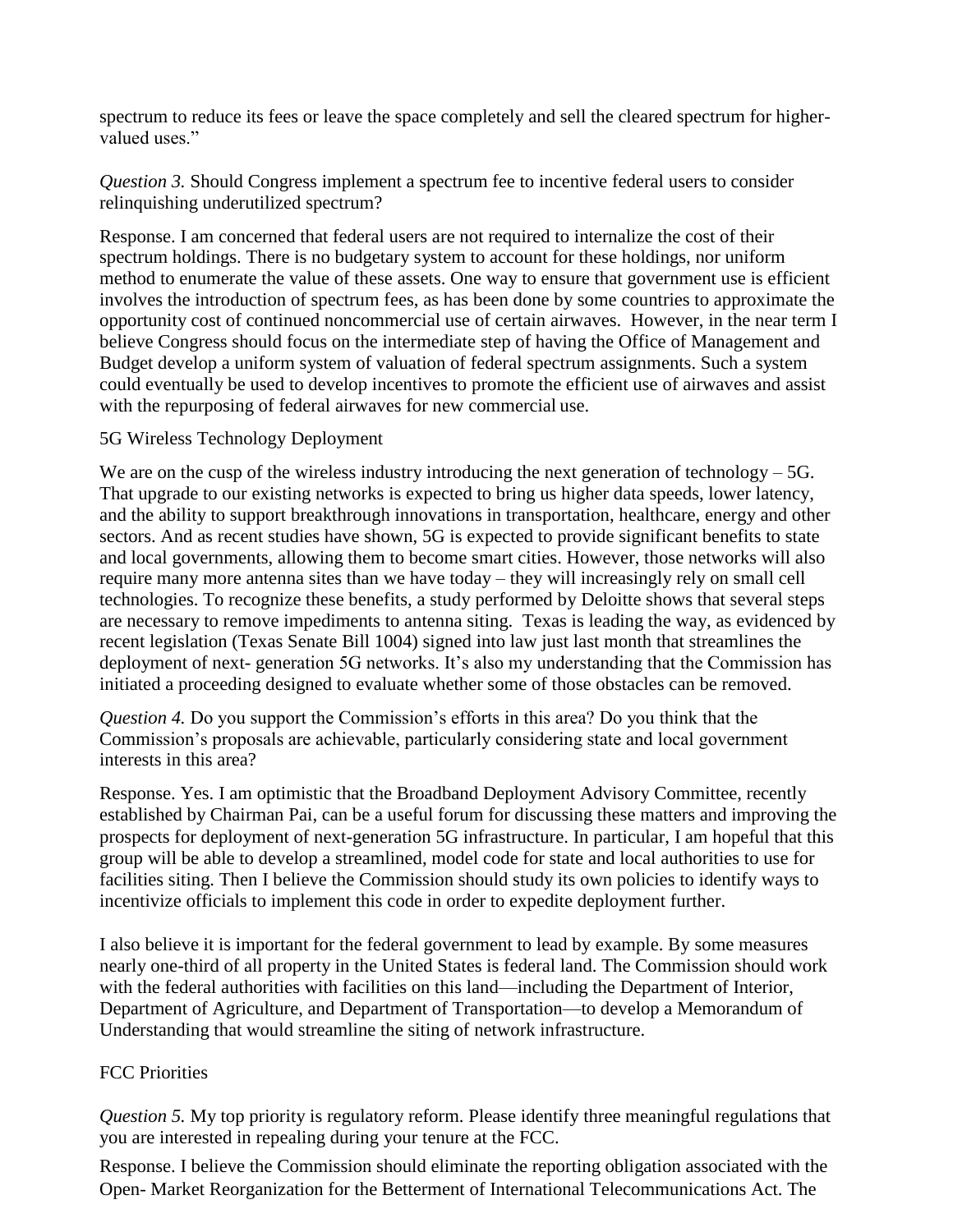analysis in this report provides little to no benefit to the satellite industry, in light of the fact that the essential purposes of this law were fulfilled by the privatization of INTELSAT and Inmarsat more than a decade ago. To the extent that the Commission is unable to do this under existing law, it should seek assistance from Congress to eliminate this obligation.

I believe the Commission should reduce the filing obligations that remain on carriers completing payphone calls. There has been a sharp decline the number of payphones and the volume of calls completed on these facilities. It is time for the Commission to update its policies to reflect this reality—and it can begin by removing the costly requirement for providers to file an annual audit of their payphone call tracking systems.

I believe the Commission should eliminate the requirement that providers of international telecommunications services report annually on their traffic and revenue for international voice services, international miscellaneous services, and international common carrier lines. These requirements were put in place to help the Commission monitor settlement rates as part of its international benchmark policy. But with the growth in competition and liberalization of international services, this set of filings is no longer necessary nor useful.

# **ICANN**

*Question 6.* Last year the previous administration allowed the Federal Government's contract with ICANN to expire. Do you think that was a wise and prudent decision?

Response. During my prior tenure at the Commission I did not participate in domestic or international meetings concerning the expiration of the Internet Corporation for Assigned Names and Numbers (ICANN) contract. I also did not write or publish any material relating to this subject. Nonetheless, I am aware that the Department of Commerce chose to allow its contract with ICANN concerning the Internet Assigned Numbers Authority to expire on September 30, 2016.

I do not, however, believe that it is prudent or wise for the United States to sit back and disengage from this process. Too much is at stake. The United States must remain vigilant in order to ensure that essential ICANN functions are not at risk of transfer to another government or intergovernmental organization. To this end, I believe the Department of Commerce must periodically re-assess this transition in order to ensure that the principles of accountability, transparency, security, and stability of the Internet that informed the transition continue with management of ICANN duties today. I believe the Federal Communications Commission, to the extent useful for the Department of Commerce, could contribute to this review.

*Question 7.* Microsoft and Facebook and YouTube, which is owned by Google, all of whom supported President Obama's Internet transition, have signed a code of conduct with the European Union to remove so-called hate speech from European countries in less than 24 hours. Do you think these global technology companies have a good record of protecting free speech? And what can be done to protect the First Amendment rights of American citizens?

Response. On June 1, 2016, the European Commission and four large technology companies— Facebook, Twitter, YouTube, and Microsoft—announced a code of conduct designed to counter online hate speech in Europe. These companies pledged to review the majority of requests for removal of certain hate speech in less than 24 hours. They also committed to remove or disable access to the content if necessary and to promote counter narratives to hate speech.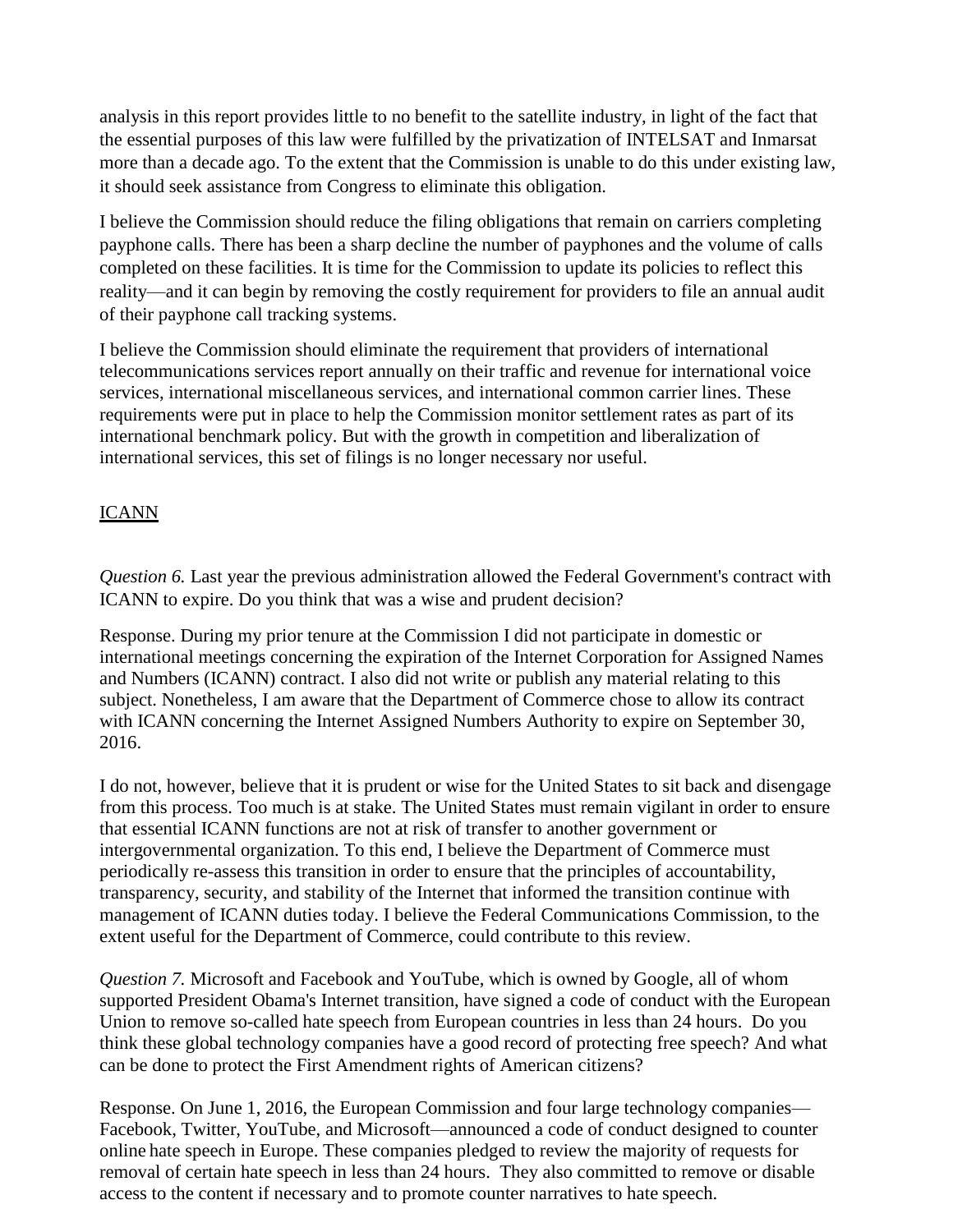I appreciate the efforts by these private companies to reduce hateful conduct online. I also am aware that this code was put into place just months after terror attacks in Paris and Brussels. Nonetheless, I am concerned when United States companies with global presence operate in a manner at odds with our domestic free speech tradition. I believe it is appropriate to ask if commitment to this code implicates the First Amendment rights of American citizens. To answer this question in a comprehensive fashion, I believe a report reviewing this issue, and the implications of this code for American citizens, could be both timely and useful.

There is precedent for this approach. In 1993 the National Telecommunications and Information Administration at the Department of Commerce produced a report entitled "The Role of Telecommunications in Hate Crimes." This report, which was directed by Congress, described the relationship between electronic communications media and hate speech. It included a discussion of First Amendment principles—and their application to expressions of hate or bigotry. However, this report is dated. With so many communications platforms that have their origins in the United States now capable of global reach, the efforts of other jurisdictions to control and even dictate speech on these platforms is an issue that deserves careful attention and review. Should Congress direct the National Telecommunications and Information Administration to produce an updated version of its prior report, the Federal Communications Commission and Department of Justice should stand ready to assist.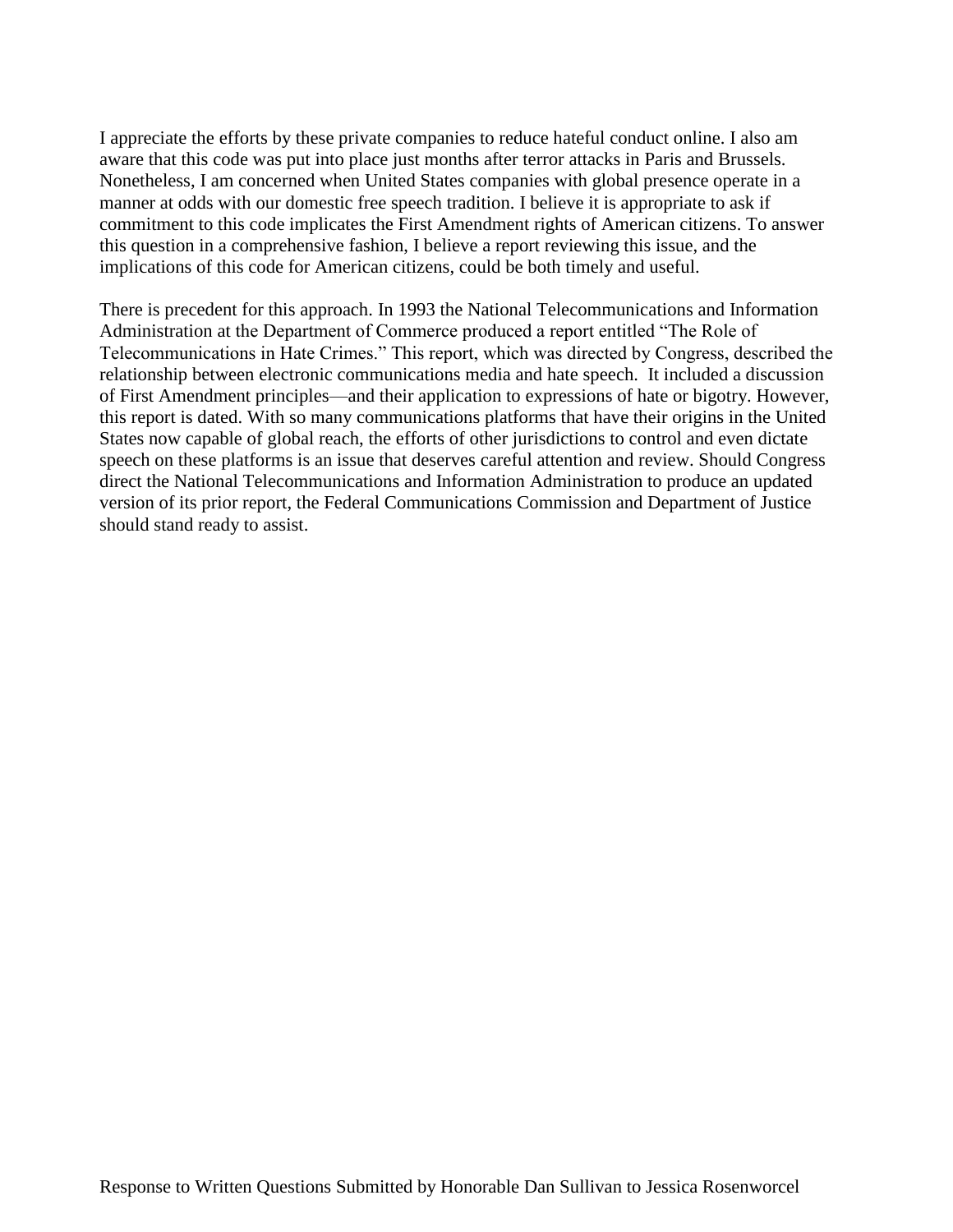I want to thank you and the current FCC Commissioners for working with my staff to help alleviate some of the burden that the reduction in reimbursement from the Rural Health Care program placed on Alaskan health care providers.

In my state, the price of telecommunications services is so expensive that many rural health care providers cannot afford them without support from the Rural Health Care program. Telemedicine services in Alaska are essential for many of our villages, and they are only possible if a health facility has connectivity.

In enacting the Telecommunications Act of 1996, Congress specifically directed the FCC to ensure that rural health care providers have access to telecommunications services at rates that are reasonably comparable to those for similar services in urban areas of the State. As you are aware, for the first time the demand for funding from the Rural Health Care program exceeded the \$400 million cap.

*Question 1.* Will you work to ensure the sustainability of the Rural Health Care Program as the FCC moves forward to review further reforms to universal service programs?

Response. Yes.

*Question 2.* If confirmed, what steps would you take to address this funding issue?

Response. I have seen first-hand village clinics in Alaska that use broadband to provide firstclass care to patients in some our most remote communities. So I know that telemedicine has a transformative power in rural areas. Moreover, I know that the provision of this kind of care is often dependent on support from the Commission's rural health care program.

The Commission's rural health care program was last substantially updated in 2012. In critical part, this modernization expanded the program from supporting rural health care providers with communications costs that exceed comparable service in urban areas to supporting broadband connectivity through health care networks. As a result of this effort, demand for the program has grown. To date, the Commission has managed this growth by pro-rating support, so that all applicants are subject to a uniform cut. I am not sure this is a sustainable approach.

Consequently, if re-confirmed, I would support a rulemaking to reconsider prioritization in this program, which could, among other things, take into account how rural the area is where support is provided.

*Question 3.* Will you consider beginning a rulemaking proceeding to evaluate the changes necessary to ensure that the program budget is sufficient to fulfill the purposes of the program?

Response. Yes.

It is my understanding that environmental assessments (EAs), when required under the FCC's rules, are currently not subject to any processing timelines or dispute resolution procedures. As a result, environmental assessments for new facilities can languish for an extended period of time—sometimes years. This is an unfortunate barrier to feeding our nation's hunger for expanded wireless broadband.

Given my seat on this committee and on EPW, I have a particular interest in finding ways to streamline these procedures.

*Question 4.* Will you commit to finding ways to streamline the FCC's review of environmental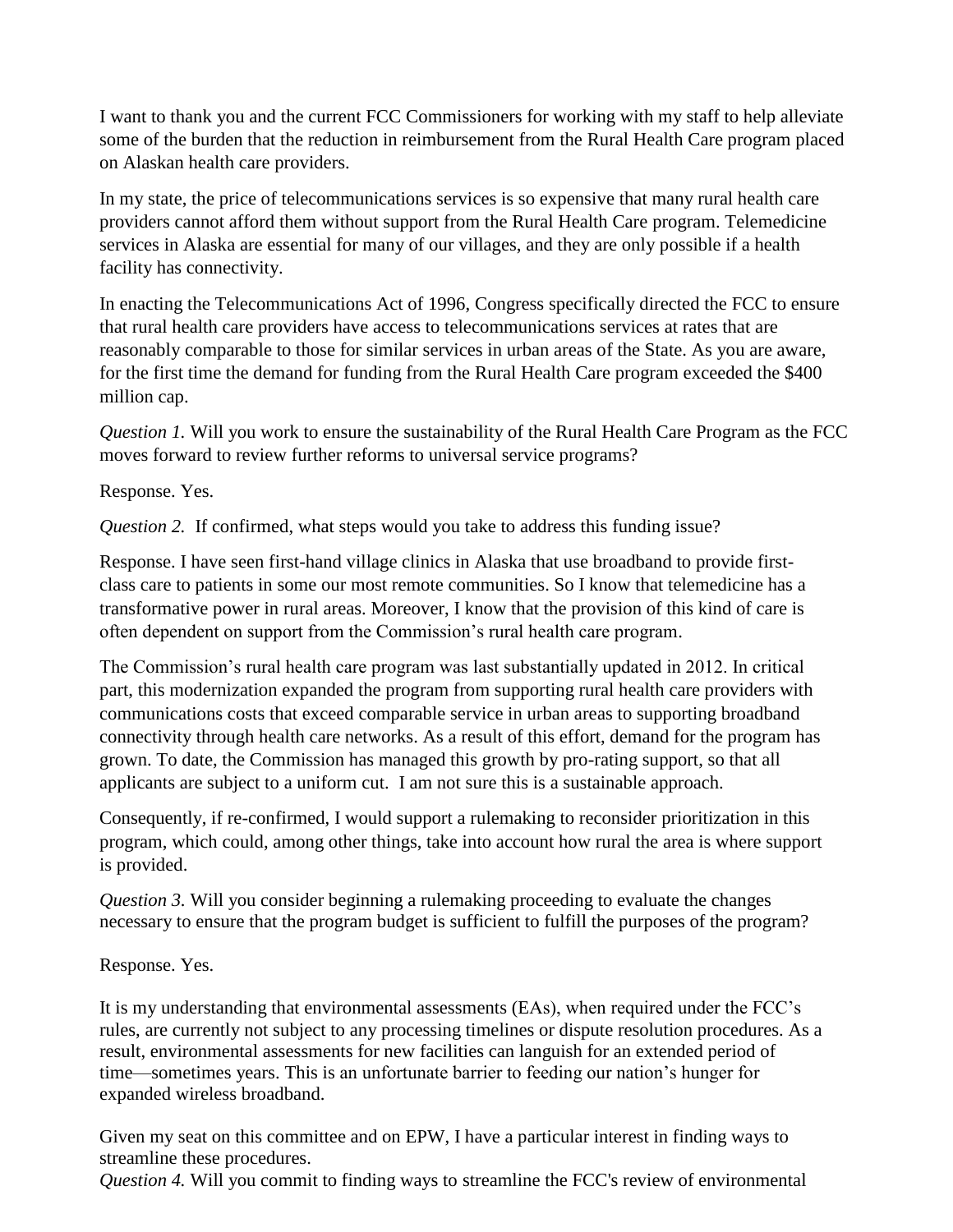assessments, including through the adoption of "shot clocks" to resolve environmental delays and disputes, in addition to working on additional infrastructure reforms?

Response. Yes. In light of the changing nature of wireless infrastructure, I think the Commission should streamline its siting policies, to the extent feasible under the National Environmental Policy Act. This law requires federal government agencies, including the Commission, to identify and evaluate the environmental impact of actions "significantly affecting the quality of the human environment." The Commission has an outstanding rulemaking concerning wireless infrastructure that, among other things, seeks comment on the policies it has adopted under this law. If re-confirmed, I pledge to carefully review the law and the record in order to update and modernize these policies.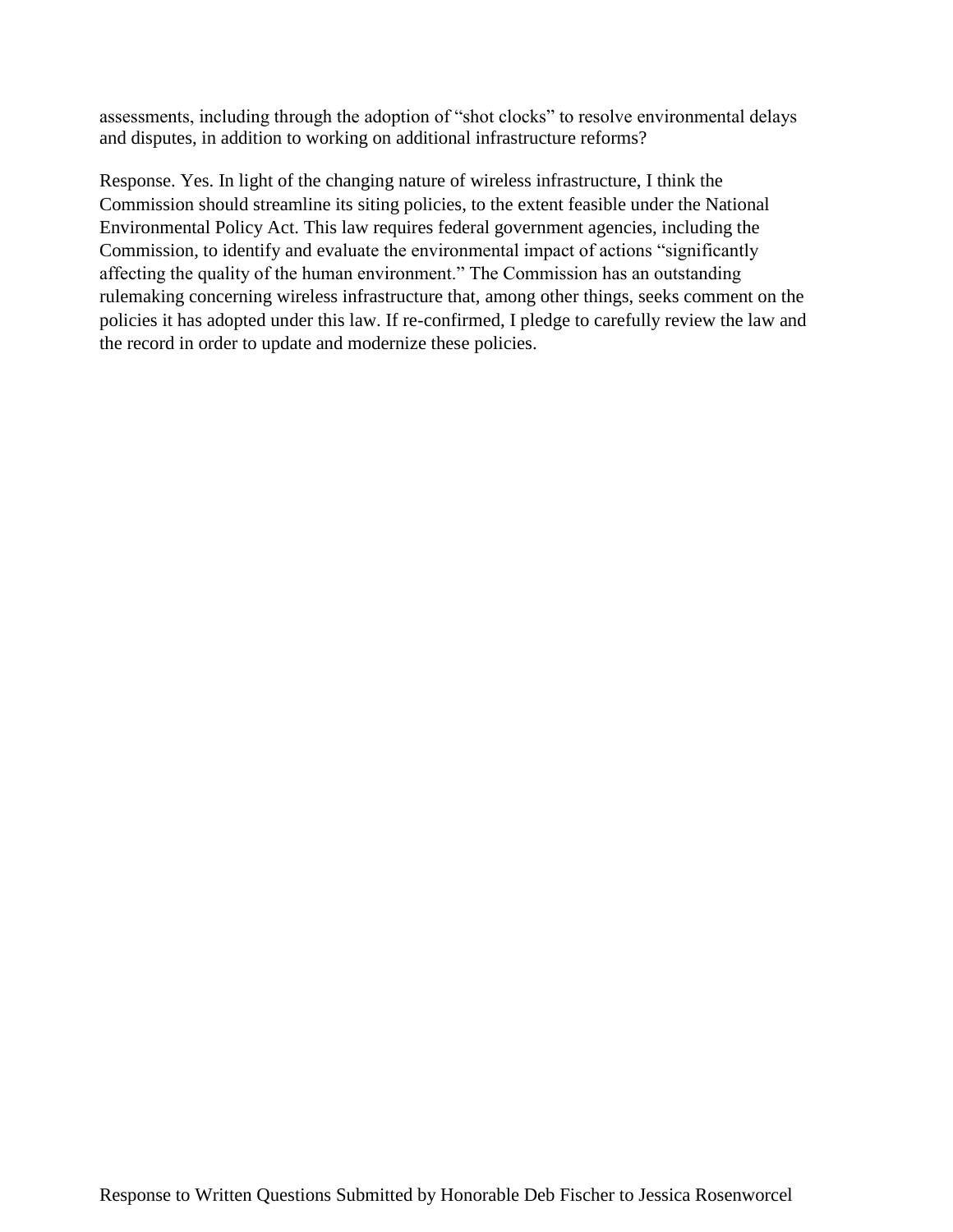*Question.* In recent years, there have been incredible technological advancements in telecommunication services that aid the deaf and hearing disabled. With respect to any future rulemaking – do you commit to ensuring that these technologies continue to be made available unencumbered by heavy handed regulation that could stifle innovation and impede access to these services?

Response. Yes. Under the Americans with Disabilities Act, functional equivalency has long been the foundation of Commission policies designed to provide access to modern communications services for the deaf and hearing disabled. While this may sound like regulatory lingo, for individuals with these disabilities it means the right and ability to pick up the phone, reach out and connect, and participate more fully in the world.

Pursuant to the Americans with Disabilities Act, the Commission has adopted telecommunications relay service policies that support a variety of technologies designed for the deaf and hearing disabled, including Video Relay Service and Internet Protocol Captioned Service. I believe the continued success of these programs depends on the Commission both ensuring fair compensation for providers of these services and taking action to prevent waste, fraud, and abuse. Moreover, I believe that as communication technologies advance, it is incumbent on the Commission to periodically reassess these programs in order to continue to honor both the spirit and substance of functional equivalency. If re-confirmed, I pledge to do so mindful of the need to prevent policies that stifle innovation and impede access to new services